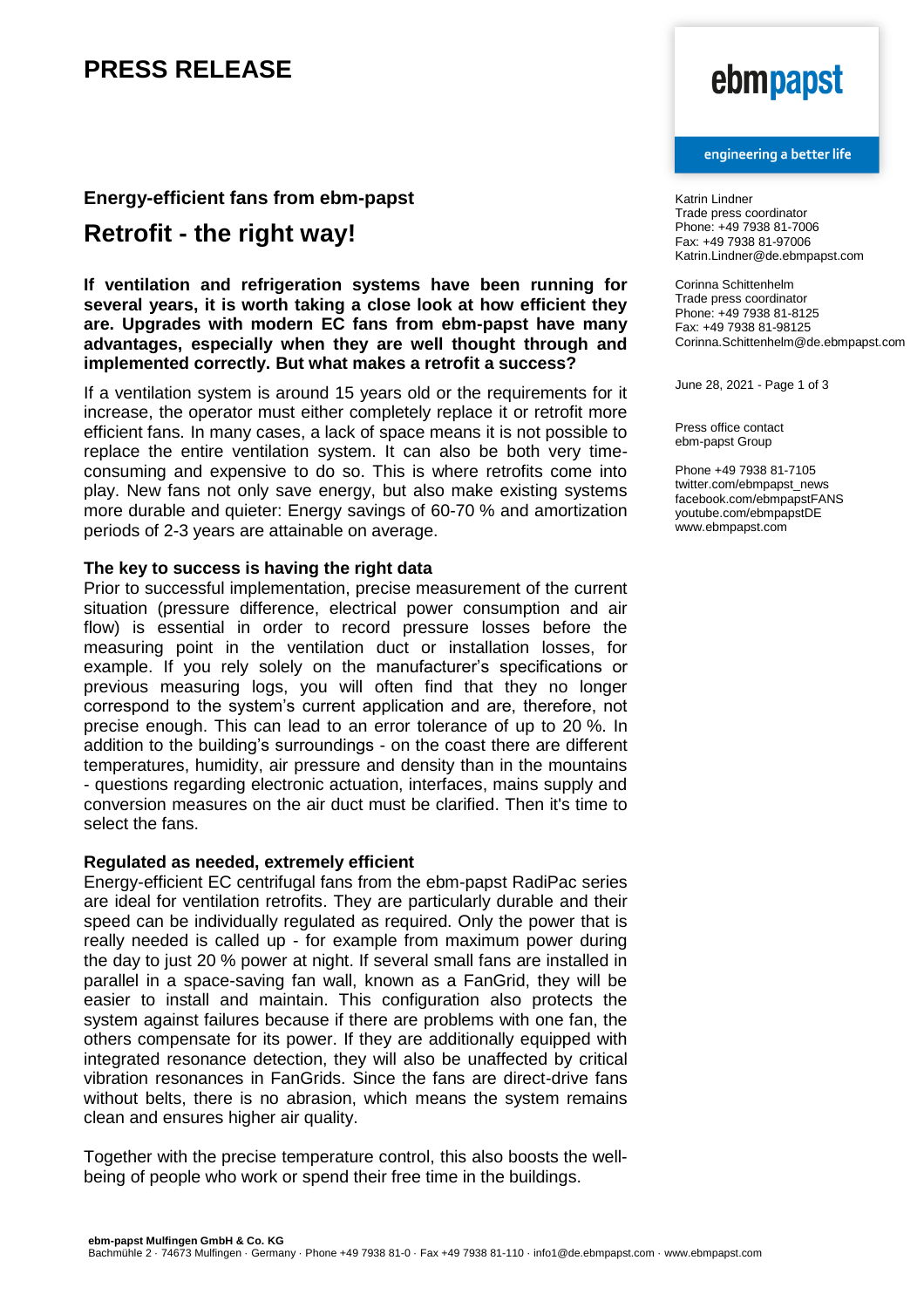## **PRESS RELEASE**

## **Energy-efficient fans from ebm-papst Retrofit - the right way!**



Fig. 1: The new RadiPac centrifugal fan from ebm-papst is ideal for retrofitting.



Fig. 2: Energy-efficient EC centrifugal fans from the RadiPac series from ebm-papst in use in a ventilation system, here as a FanGrid.

| Photos     | ebm-papst                                          |  |                                        |  |  |  |
|------------|----------------------------------------------------|--|----------------------------------------|--|--|--|
| Characters | approx. 2,900, including headings and sub-headings |  |                                        |  |  |  |
| Tags       | retrofit,                                          |  | EC technology, centrifugal fan, energy |  |  |  |
|            | savings, RadiPac                                   |  |                                        |  |  |  |
| Link       | mag.ebmpapst.com/retrofit                          |  |                                        |  |  |  |

# ebmpapst

#### engineering a better life

Katrin Lindner Trade press coordinator Phone: +49 7938 81-7006 Fax: +49 7938 81-97006 Katrin.Lindner@de.ebmpapst.com

Corinna Schittenhelm Trade press coordinator Phone: +49 7938 81-8125 Fax: +49 7938 81-98125 Corinna.Schittenhelm@de.ebmpapst.com

June 28, 2021 - Page 2 of 3

Press office contact ebm-papst Group

Phone +49 7938 81-7105 twitter.com/ebmpapst\_news facebook.com/ebmpapstFANS youtube.com/ebmpapstDE www.ebmpapst.com